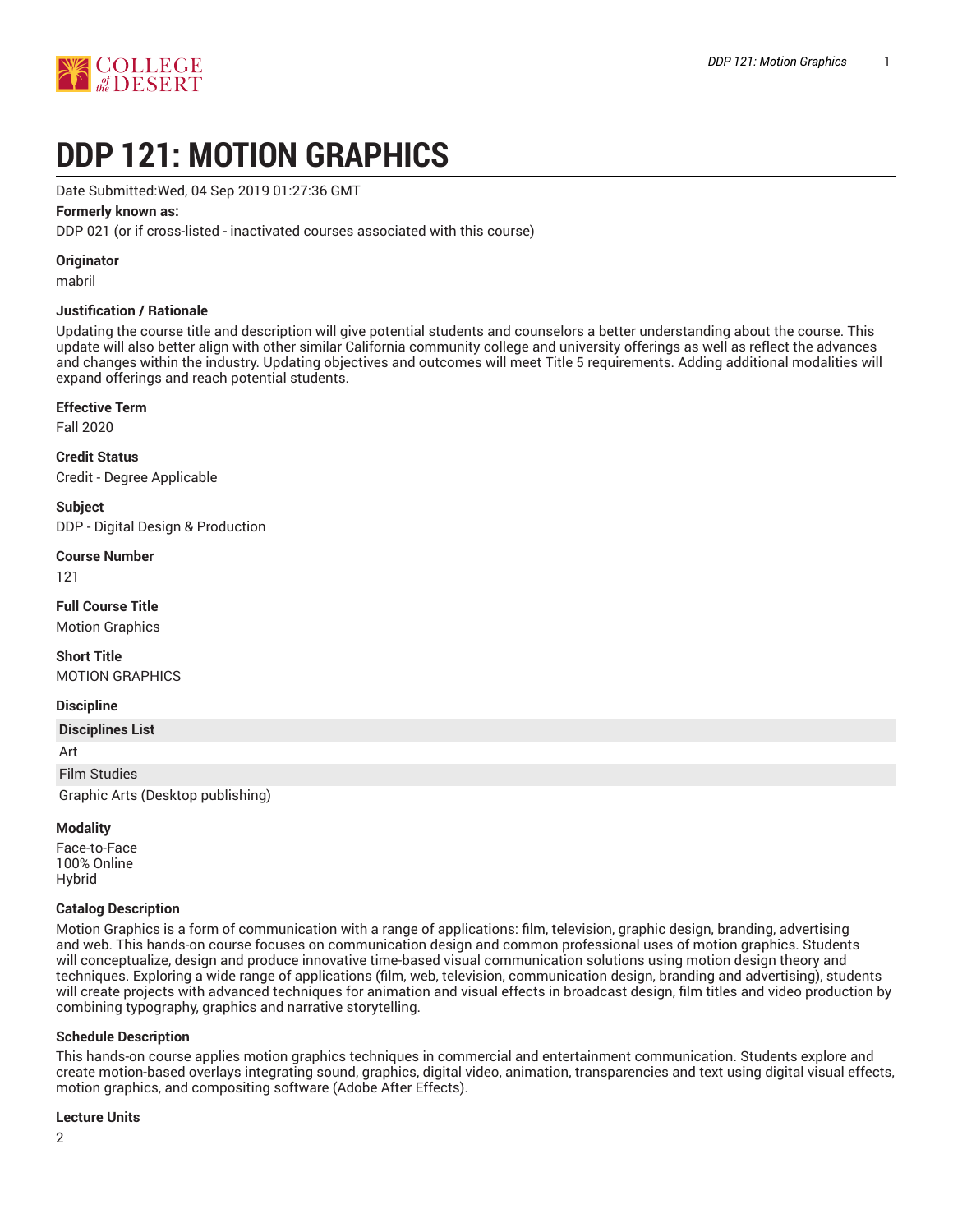

## **Lecture Semester Hours** 36

**Lab Units** 1

**Lab Semester Hours** 54

**In-class Hours** 90

**Out-of-class Hours** 72

**Total Course Units** 3 **Total Semester Hours** 162

**Required Text and Other Instructional Materials**

**Resource Type** Book

**Author** Joe Dockery, Conrad Chavez

**Title** Learn Adobe After Effects CC for Visual Effects and Motion Graphics

**Edition**

First

**Publisher**

Adobe Press

**Year** 2019

**College Level**

Yes

**ISBN #** 978-0135426036

# **Resource Type**

Book (Recommended) **Open Educational Resource** No

**Author**

Lisa Fridsma, Brie Gyncild

**Title** Adobe After Effects CC Classroom in a Book

**Edition**

1st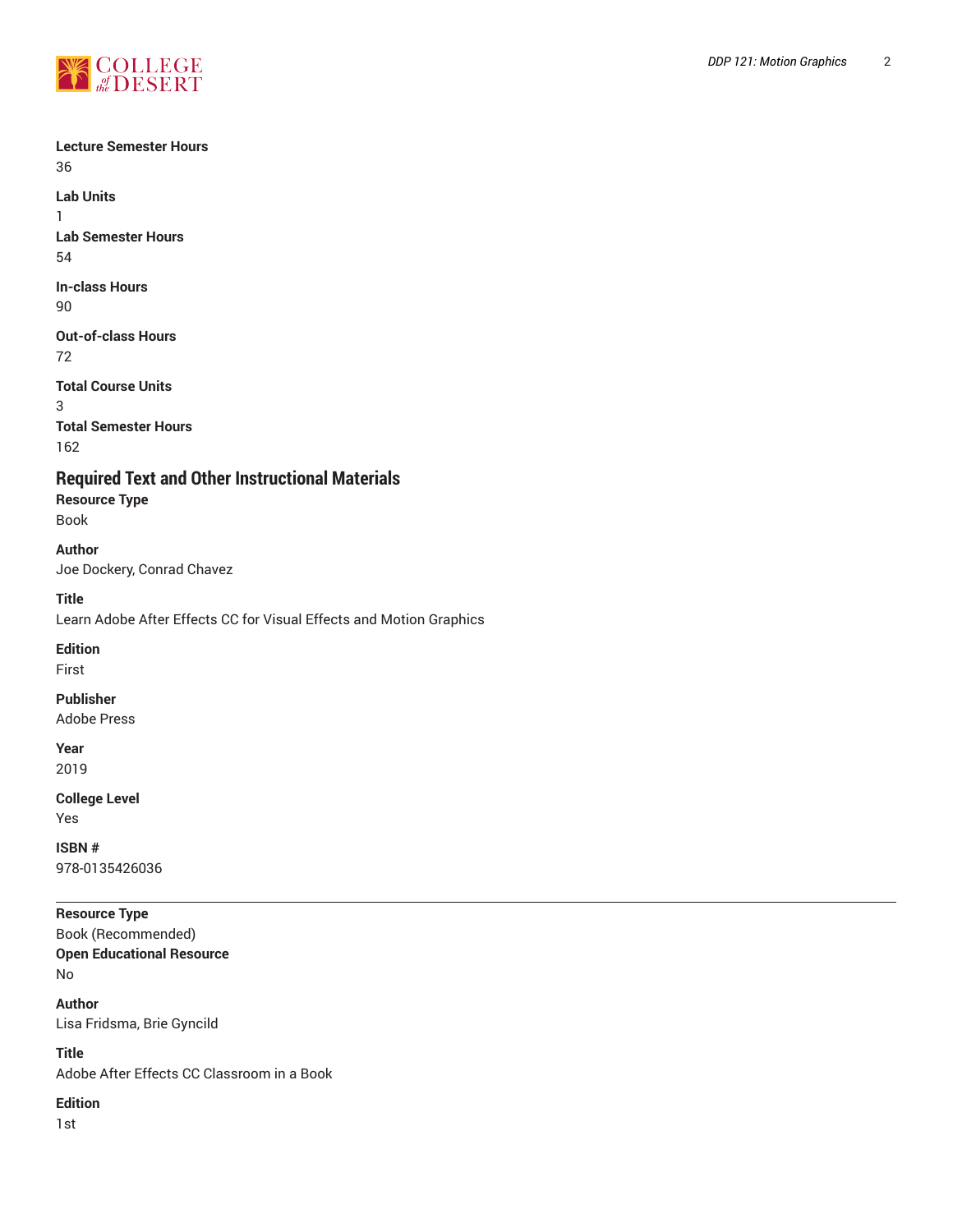

# **Publisher**

Adobe Press ISBN 978-0135298640

**Year**

2019

## **Resource Type**

Book (Recommended)

#### **Author**

Jackson, Chris

#### **Title**

After Effects for Designers: Graphic and Interactive Design in Motion

#### **Publisher**

Focal Press ISBN 9781138735873

# **Year**

2017

# **Resource Type**

Book (Recommended)

# **Author**

Brownie, Barbara

**Title** Transforming Type

#### **Publisher**

Bloomsbury Academic ISBN 978-0857856333

**Year**

2015

**Resource Type** Web/Other **Open Educational Resource** Yes

## **Class Size Maximum**

25

#### **Course Content**

- 1. Professional Practice and Preparation
- 2. Media Communication
- 3. Review Of Basic Systems Operations
- 4. Non-Linear Post-Production Tools
- 5. Special Effects Post-Production Suite
- 6. Evaluation Of Project

#### **Lab Content**

- Managing files for video production
- Identify job requirements
- Composition settings and sizes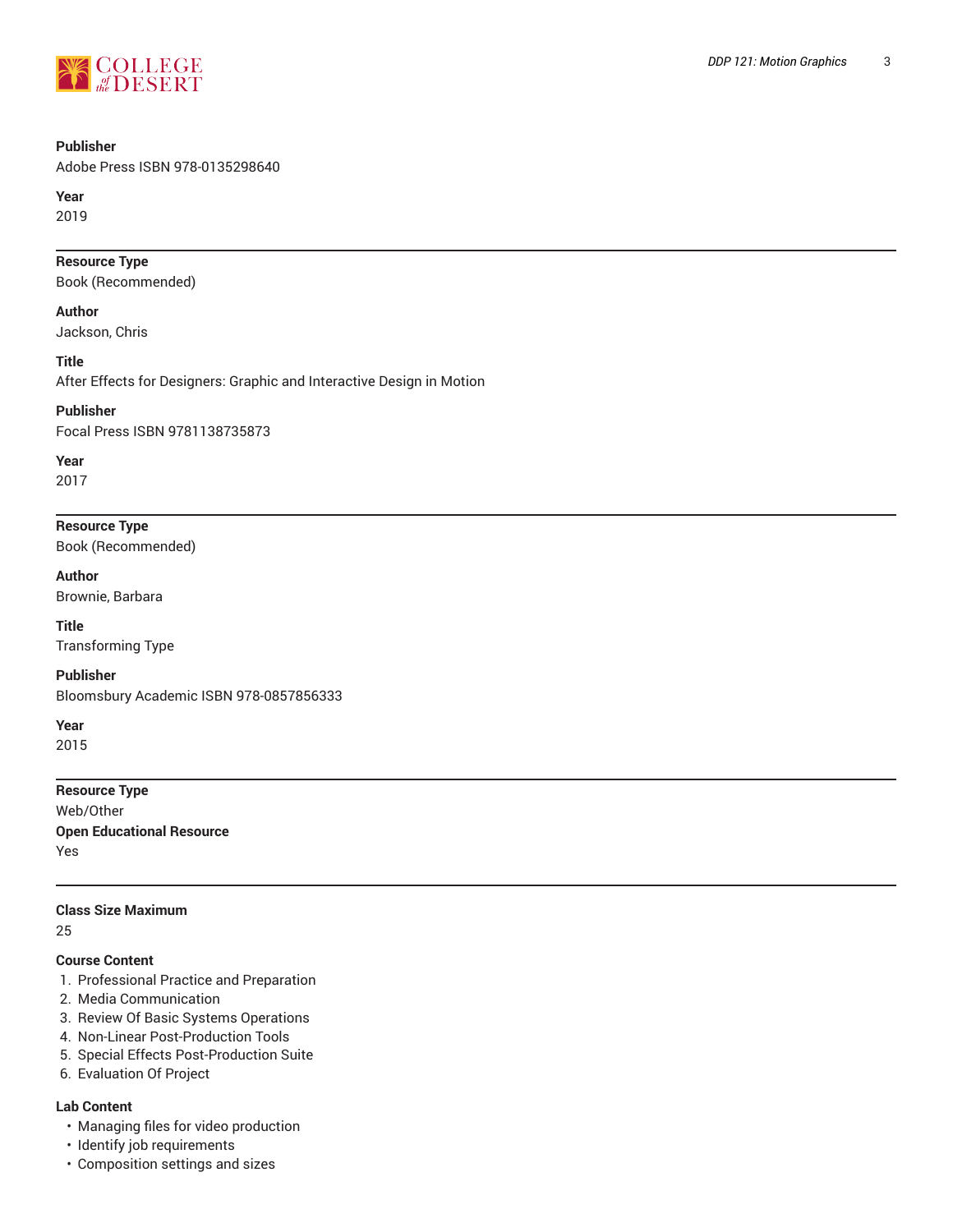

- Animating layers
- Adding a gradient and/or special effects to shapes and text
- Animating text
- Using motion blur
- Drawing and editing masks
- Importing Illustrator and Photoshop files
- Importing images
- Adding audio to compositions
- Using symbols
- Using markers for animation
- Adding adjustment layers
- Adding special effects to background
- Adding multiple effects
- Time remapping
- Color correction workflow
- Working in 3D space
- Exporting compositions

## **Course Objectives**

|             | <b>Objectives</b>                                                                                                        |
|-------------|--------------------------------------------------------------------------------------------------------------------------|
| Objective 1 | Solve complex data communication issues by matching the appropriate graphing option for the data type.                   |
| Objective 2 | Customize an animation using titles, sound and transitions to meet specific target objectives.                           |
| Objective 3 | Demonstrate time and resource management principles in the development and production of computer animation<br>projects. |
| Objective 4 | Setup the workspace and analyze and solve workflow issues affecting production.                                          |
| Objective 5 | Composite and layer multiple assets to enhance digital communication.                                                    |
| Objective 6 | Produce and interpret digital storyboards evidencing storytelling and typographic elements.                              |
| Objective 7 | Composite and layer multiple assets to enhance digital communication.                                                    |

# **Student Learning Outcomes**

|           | Upon satisfactory completion of this course, students will be able to:                                                                      |
|-----------|---------------------------------------------------------------------------------------------------------------------------------------------|
| Outcome 1 | Analyze digital storyboards evidencing storytelling to produce dynamic animated content.                                                    |
| Outcome 2 | Evaluate animation titles, sound and transitions to meet specific target objectives.                                                        |
| Outcome 3 | Evaluate workflow issues affecting production time and resource management principles in the development of<br>computer animation projects. |

#### **Methods of Instruction**

| <b>Method</b>                      | Please provide a description or examples of how each instructional<br>method will be used in this course.                                                                                                                                                  |
|------------------------------------|------------------------------------------------------------------------------------------------------------------------------------------------------------------------------------------------------------------------------------------------------------|
| Demonstration, Repetition/Practice | Students will learn technical software and hardware applications and<br>apply them in a series of assignment/design challenges.                                                                                                                            |
| Lecture                            | Lectures will be provided on historical and contemporary approaches to<br>digital art and media, as well as demonstrations on how to use software<br>as it relates to the assignments.                                                                     |
| Laboratory                         | Students will use the MAC computer lab for the course assignments, or<br>their personal computer with the appropriate software and hardware.                                                                                                               |
| <b>Discussion</b>                  | Students will verbally pitch their art and design concepts to the group as<br>well as in progress discussions.                                                                                                                                             |
| Technology-based instruction       | All course work uses current technology in the field, the students will<br>learn the software and create physical and digital projects with the<br>technology. Instructors will use the technology in demonstrations as it<br>pertains to the assignments. |
| Self-exploration                   | Students will explore their own conceptual approaches, ideas and<br>perspectives to the assignments.                                                                                                                                                       |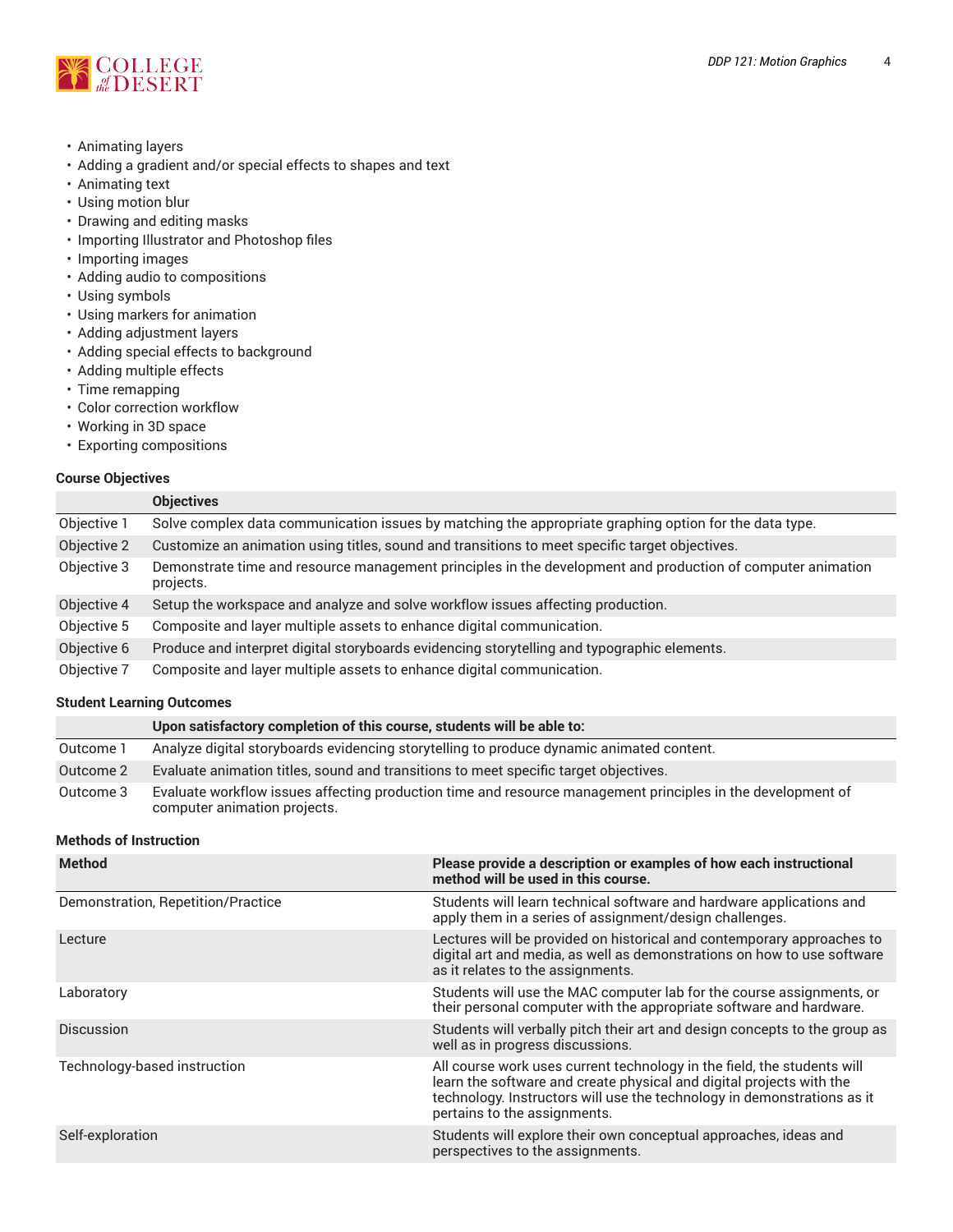

| Collaborative/Team                            | Students will critique as teams/groups on various projects/design<br>challenges.                                                                                                                                      |                           |  |
|-----------------------------------------------|-----------------------------------------------------------------------------------------------------------------------------------------------------------------------------------------------------------------------|---------------------------|--|
| Skilled Practice at a Workstation             | A large portion of the lab will be dedicated to time for students to create<br>digital artwork on an individual workstation. Each student will need to be<br>have access to a computer to participate in this course. |                           |  |
| <b>Methods of Evaluation</b>                  |                                                                                                                                                                                                                       |                           |  |
| <b>Method</b>                                 | Please provide a description or examples of how<br>each evaluation method will be used in this course.                                                                                                                | <b>Type of Assignment</b> |  |
| Student participation/contribution            | Students will be graded in their participation at<br>critiques and group discussions.                                                                                                                                 | In and Out of Class       |  |
| Tests/Quizzes/Examinations                    | Students will be quizzed on key art and media<br>terminology including the principles and elements of<br>design.                                                                                                      | In and Out of Class       |  |
| Portfolios                                    | Students will create a "body of work" that will be<br>evaluated with a rubric.                                                                                                                                        | In and Out of Class       |  |
| Critiques                                     | Students will participate in group critiques,<br>addressing the requirements of the assignment as<br>well as the creative exploration and graded with a<br>rubric.                                                    | In Class Only             |  |
| Mid-term and final evaluations                | Students will have both a mid term and final<br>evaluation. The culmination of the course will be<br>a graded assignment/project or physical test of<br>knowledge pertaining to software or hardware.                 | In Class Only             |  |
| Product/project development evaluation        | Students will create assignments with given criteria<br>and will work to solve the design/art challenge as<br>well as apply key fundamental compositions.                                                             | In and Out of Class       |  |
| Written homework                              | Students will have a written exam that will be<br>graded with a rubric.                                                                                                                                               | In and Out of Class       |  |
| Self/peer assessment and portfolio evaluation | Students will use rubrics to self evaluate their own<br>progress as well as evaluate the work of their peers.                                                                                                         | In and Out of Class       |  |

#### **Assignments**

#### **Other In-class Assignments**

#### **Assignment 1**

Create a motion graphics piece that uses animated stills and video to present a portrait of a person. Do not use text for this exercise. Match the style and tone of the piece to the personality of the person. Submit the exported piece to the discussion board. Specifications are:

- DV/NTSC video (720x480)
- Use basic transformations
	- scale, opacity, position, rotation
- Duration:15 sec to 2 min
- Use at least 5 footage items of at least 2 different types(bitmap, vector, video)
- Audio is optional

#### **Assignment 2**

Create the pre-production documents for a message designed to sell someone an idea, a campaign message, a political idea, a debated topic, or even a public service announcement. Include a fully annotated storyboard, script, and a list of effects required to communicate the message. Submit the documents to the discussion board in PDF format.

#### **Other Out-of-class Assignments**

Read chapters watch instructional videos and complete homework assignments including lessons, assignments and projects.

#### **Grade Methods**

Letter Grade Only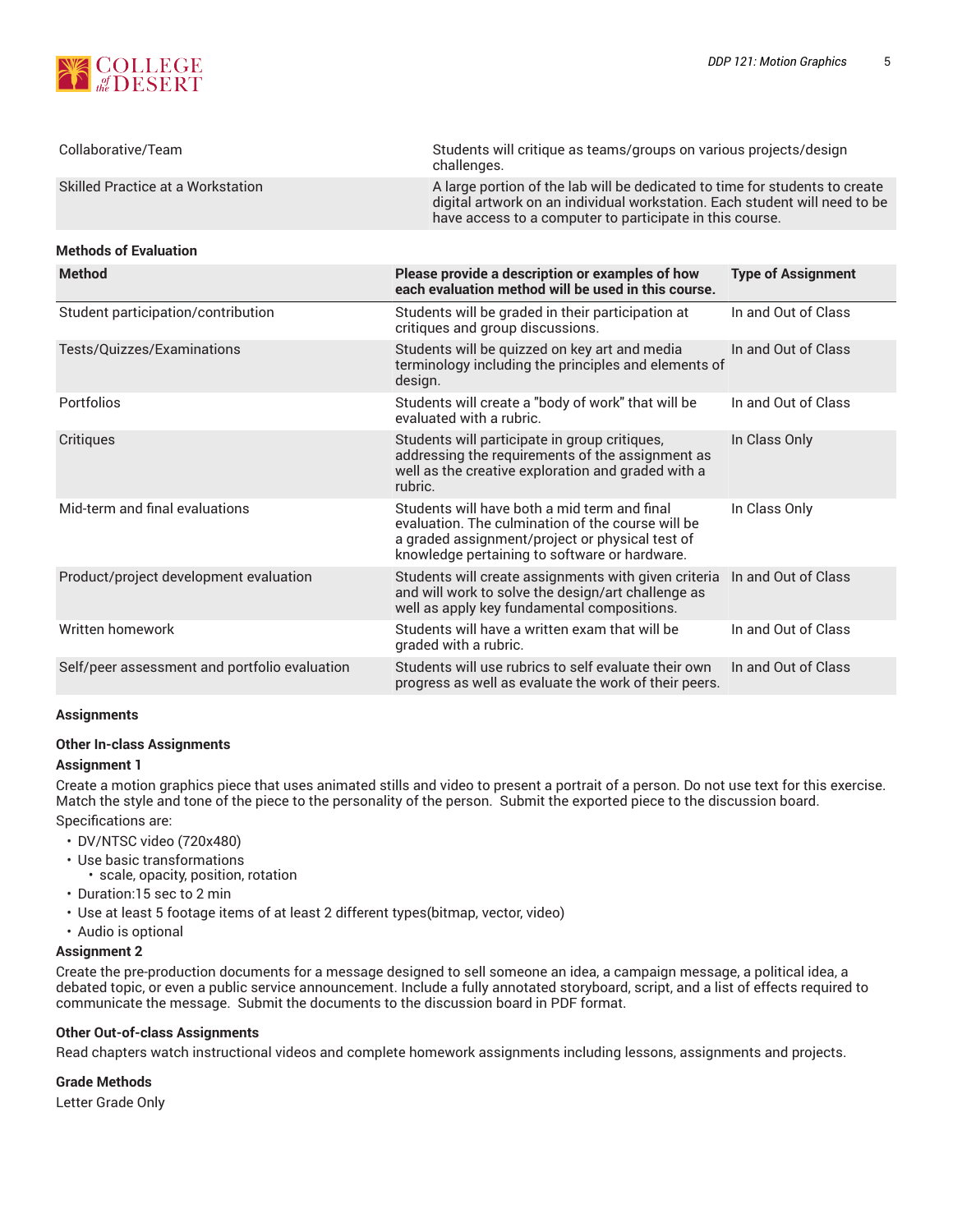

# **Distance Education Checklist**

**Include the percentage of online and on-campus instruction you anticipate.**

**Online %** 50 **On-campus %** 50

# **Lab Courses**

From the COR list, what activities are specified as lab, and how will those be monitored by the instructor? Chapter lessons, assignments and projects to be uploaded to Canvas for instructor evaluation.

**How will you assess the online delivery of lab activities?**

Via Canvas using rubrics.

# **Instructional Materials and Resources**

# **Effective Student/Faculty Contact**

Which of the following methods of regular, timely, and effective student/faculty contact will be used in this course?

## **Within Course Management System:**

Timely feedback and return of student work as specified in the syllabus Discussion forums with substantive instructor participation Chat room/instant messaging Private messages Online quizzes and examinations Video or audio feedback Weekly announcements

# **External to Course Management System:**

Direct e-mail E-portfolios/blogs/wikis Synchronous audio/video Teleconferencing Telephone contact/voicemail USPS mail

#### **For hybrid courses:**

Scheduled Face-to-Face group or individual meetings Field trips Library workshops Orientation, study, and/or review sessions

Briefly discuss how the selected strategies above will be used to maintain Regular Effective Contact in the course.

Graded discussion assignments, required participation in critiques and weekly announcements.

# **Other Information**

# **MIS Course Data**

**CIP Code** 11.0803 - Computer Graphics.

**TOP Code** 061460 - Computer Graphics and Digital Imagery

**SAM Code** C - Clearly Occupational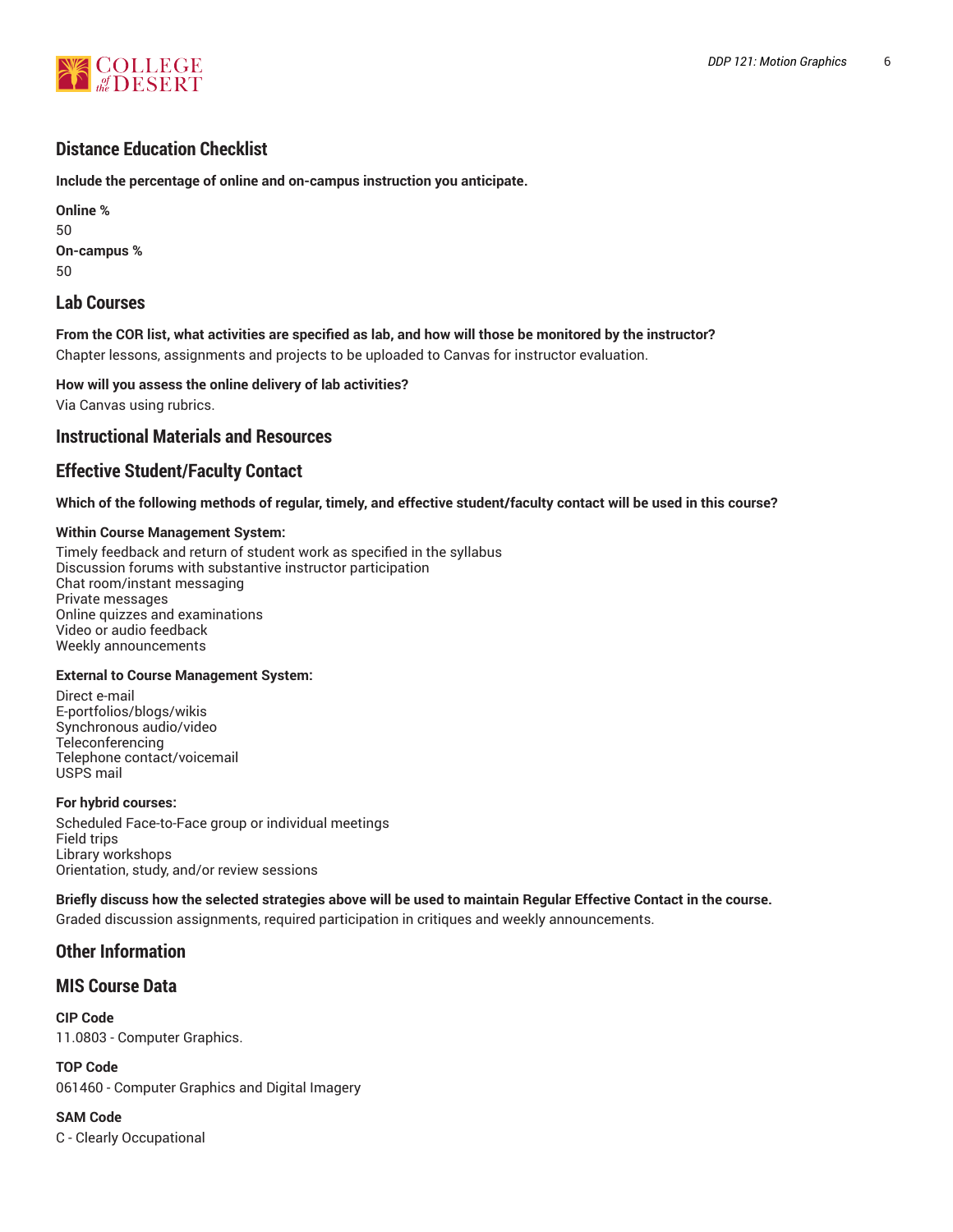

**Basic Skills Status** Not Basic Skills

**Prior College Level** Not applicable

**Cooperative Work Experience** Not a Coop Course

**Course Classification Status** Credit Course

**Approved Special Class** Not special class

**Noncredit Category** Not Applicable, Credit Course

**Funding Agency Category** Not Applicable

**Program Status** Program Applicable

**Transfer Status** Transferable to CSU only

**Allow Audit** No

**Repeatability** No

**Materials Fee** No

**Additional Fees?** No

# **Approvals**

**Curriculum Committee Approval Date** 11/05/2019

**Academic Senate Approval Date** 11/14/2019

**Board of Trustees Approval Date** 12/19/2019

**Chancellor's Office Approval Date** 1/07/2020

**Course Control Number** CCC000583276

#### **Programs referencing this course**

Digital Design [Production](http://catalog.collegeofthedesert.eduundefined?key=126/) AS Degree [\(http://catalog.collegeofthedesert.eduundefined?key=126/](http://catalog.collegeofthedesert.eduundefined?key=126/)) Digital Design Production Certificate of [Achievement](http://catalog.collegeofthedesert.eduundefined?key=127/) (<http://catalog.collegeofthedesert.eduundefined?key=127/>) Advanced Film Production Certificate of [Achievement](http://catalog.collegeofthedesert.eduundefined?key=196/) (<http://catalog.collegeofthedesert.eduundefined?key=196/>) Film [Post-Production](http://catalog.collegeofthedesert.eduundefined?key=270/) Certificate of Achievement ([http://catalog.collegeofthedesert.eduundefined?key=270/\)](http://catalog.collegeofthedesert.eduundefined?key=270/) Film [Production](http://catalog.collegeofthedesert.eduundefined?key=69/) AS Degree ([http://catalog.collegeofthedesert.eduundefined?key=69/\)](http://catalog.collegeofthedesert.eduundefined?key=69/)